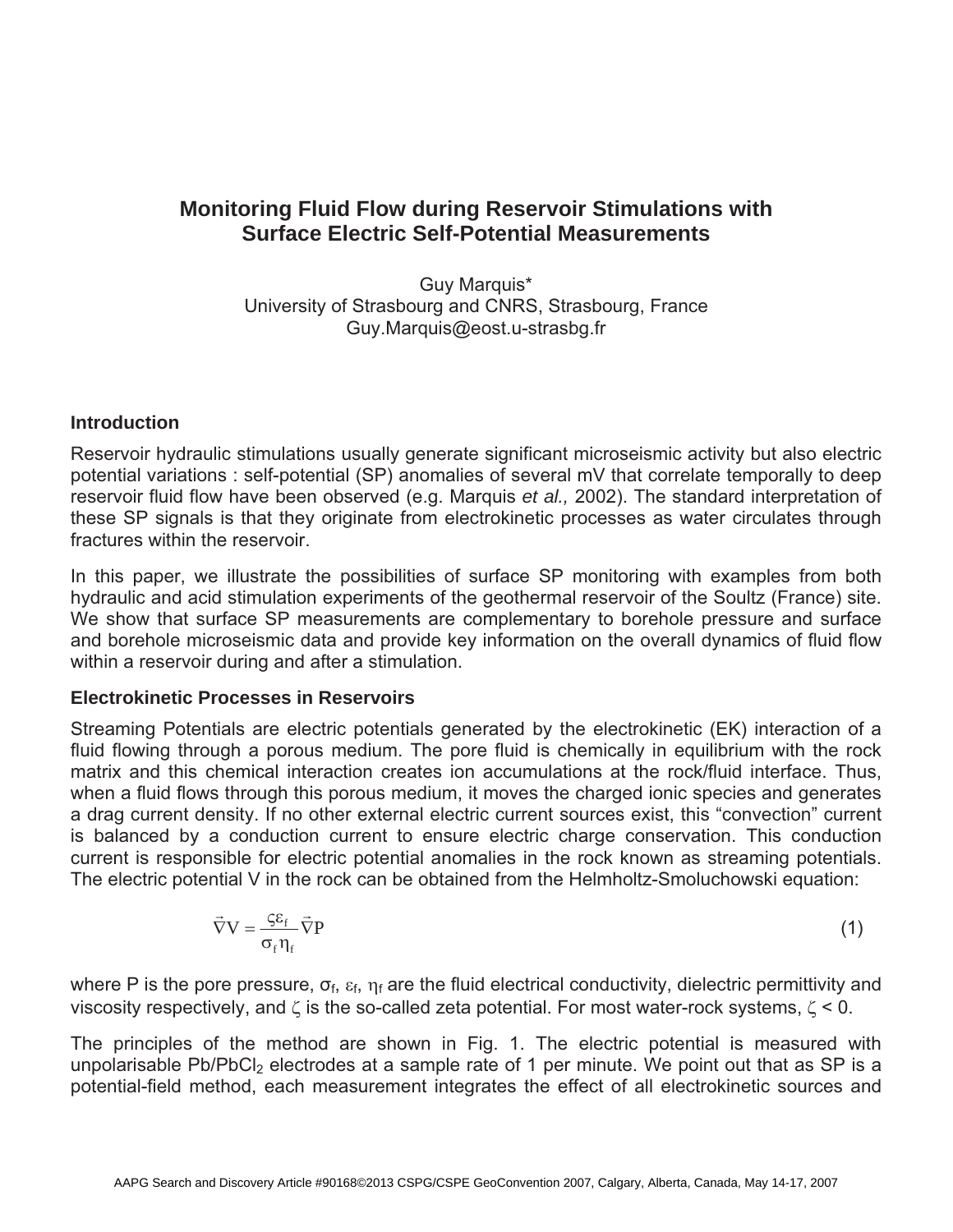therefore is representative of the overall hydrodynamics of the reservoir. Hence, a time-lapse SP survey gives insight into fluid flow dynamics at the reservoir scale.



**Figure 1.** Principles of SP monitoring during a stimulation. When fluid is injected (or produced) in the well, electrokinetic effects produce electric potential variations (dashed curves) that are measured by the electrodes.

#### **Hydraulic Stimulation**

In the summer of 2000, a hydraulic stimulation was conducted to develop the geothermal reservoir at depths between 4400 and 5000 m: 23 000 tons of water were injected at flow rates up to 50 kg/s, yielding overpressures around 13 MPa (Fig. 2 bottom). One week after shut-in, a test of injectivity was performed with the injection of 4,500 tons of fresh water at flow rate up to 30 kg/s.

We identify a long-term electric potential variations (Fig. 2 top) of up to 4 mV strongly correlated with the water injection phases and the overpressure (Fig. 2 bottom) and also the seismic event rate (Fig. 2 centre). This behaviour is expected from electrokinetic theory as high injection rates produce high pressure gradients. Electric potential acts as a proxy for fluid flow.



**Figure 2.** Top: surface electric potential (mV); centre: microseismic event density (/h); bottom: overpressure (MPa) at 4600 m depth (line) and water injection rate (x10 kg/s, boxes) for the 2000 hydraulic stimulation.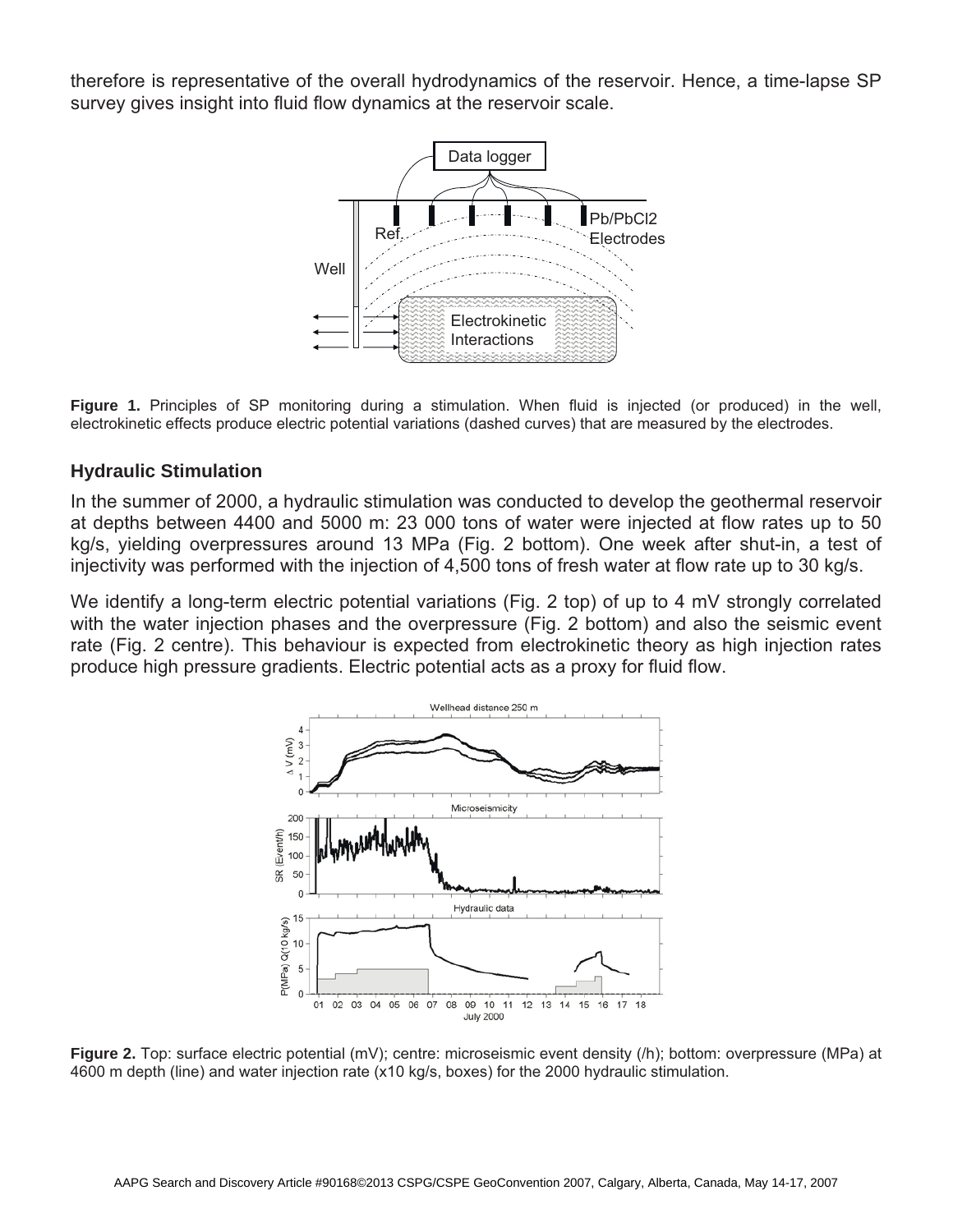The situation is however quite different after shut-in (July  $7<sup>th</sup>$ ): the overpressure and seismic event rate drop rapidly while the SP decreases at a much lower rate. This slow decay of SP indicates that fluid flow persists in the reservoir long after shut-in. This significant post-shut-in fluid flow explains the occurrence of several large microseismic events (12 events with M > 1.8) up to one month after shut-in.

Why do overpressure and SP drop at different rates? Because of the different observation scales of both methods: pressure measurements describe fluid flow dynamics within the zones hydraulically connected to the sensor whereas SP measurements integrates the effect of the fluid flow within the whole reservoir (Darnet et al., 2006).

#### **Acid Stimulation**

In the spring of 2005, three injections were realised (bottom of Fig. 3): the first and the third consisted in 5000 tons of fresh water and the second in 5000 tons of an HCl solution. The success of the acid stimulation can be seen in the central panel of Fig. 3: for the same flow rate, the wellhead pressure in the injection well is of 13 MPa before the stimulation and of only 9 MPa after. We point out that the pH of the in situ brine in the Soultz reservoir is already quite low (4.8) and that the pH of the injected fluid is between 1.7 and 2.0. The maximum flow rate is 30 kg/s.



**Figure 3.** Top: surface electric potential (mV); centre: wellhead overpressure (MPa); bottom: injection rates (kg/s) of water (Feb. 23-25), acid (Mar. 2-6) and water (Mar. 14-17) for the 2005 acid stimulation.

The SP signal during the acid stimulation is shown in Fig. 3. In contrast to what is obsereved for water hydraulic stimulation, injection of acid (Mar. 2-6) produces a 3 mV drop in SP. Furthermore, the SP signal continues to decrease long after shut-in and the base level of 13-14 mV is only recovered 8 days after the end of the acid injection. This implies that the acid has been active, i.e. dissolving calcite, for about one week.

The pattern of SP variations is similar to what has been observed in hydraulic stimulations but with an opposite polarity, as if the injection of acid decreased the electric potential. If we associate the SP signals to electrokinetics, this implies that the zeta potential in equation (1) is positive, i.e. the conduction (i.e. ohmic) current follows fluid flow.